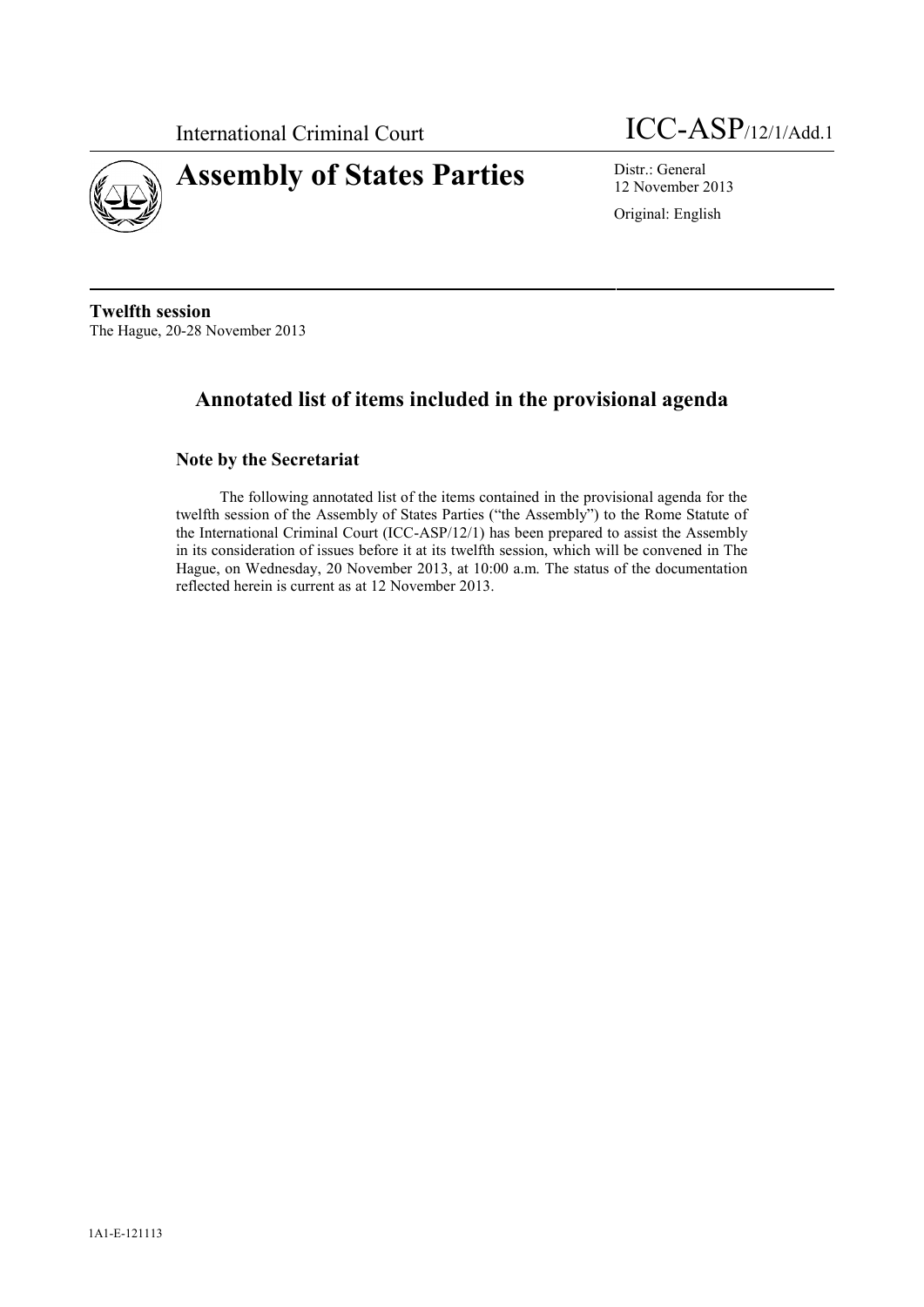## **1. Opening of the session by the President**

In accordance with article 112, paragraph 6, of the Rome Statute, the Assembly meets once a year in regular session. In accordance with rule 5 of the Rules of Procedure of the Assembly of States Parties ("Rules of Procedure"),<sup>1</sup> the Assembly, at the  $8<sup>th</sup>$  meeting of its eleventh session, on 21 November 2012, decided to convene its twelfth session in The Hague from 20 to 28 November 2013.<sup>2</sup>

# **2. Silent prayer or meditation**

Pursuant to rule 43 of the Rules of Procedure, immediately after the opening of the first plenary meeting and immediately preceding the closing of the final plenary meeting, the President shall invite the representatives to observe one minute of silence dedicated to prayer or meditation.

### **3. Adoption of the agenda**

Rules 10 to 13 and 18 to 22 of the Rules of Procedure concerning the agenda are applicable to regular sessions.

In accordance with rules 10 and 11 of the Rules of Procedure, the provisional agenda for the twelfth session was issued on 7 October 2013. In accordance with rule 19 of the Rules of Procedure, the agenda shall be submitted to the Assembly for approval as soon as possible after the opening of the session.

The Bureau, at its 1 November 2013 meeting, decided to propose the inclusion of an additional agenda item, pursuant to rule 13 of the Rules of Procedure of the Assembly of States Parties, titled "Special segment as requested by the African Union: Indictment of sitting Heads of State and Government and its consequences on peace and stability and reconciliations." The Assembly will consider this agenda item in plenary session.

*Documentation*

Provisional agenda (ICC-ASP/12/1)

#### **4. States in arrears**

According to article 112, paragraph 8, of the Rome Statute, "A State Party which is in arrears in the payment of its financial contributions towards the costs of the Court shall have no vote in the Assembly and in the Bureau if the amount of its arrears equals or exceeds the amount of the contributions due from it for the preceding two full years."

**<sup>2</sup>** 1A1-E-121113 ICC-ASP/9/[…] Page <sup>2</sup> At its fourth session, the Assembly took note of the report of the Bureau on the arrears of States Parties<sup>3</sup> and the recommendations therein and invited the Bureau to report back to the fifth session of the Assembly on the status of arrears, including on suggestions, if necessary, of measures to promote the timely, full and unconditional payment of assessed contributions and advances towards the costs of the Court. Furthermore, the Assembly decided that requests for exemption under article 112, paragraph 8, of the Rome Statute, should be submitted by States Parties to the Secretariat of the Assembly at least one month before the session of the Committee on Budget and Finance ("the Committee"), so as to facilitate the Committee's review of the requests and that the Committee should advise the Assembly before the Assembly decided on any requests for exemption under article 112, paragraph 8, of the Rome Statute.<sup>4</sup>

At its fifth session, the Assembly renewed the appeal to States Parties in arrears to settle their accounts with the Court as soon as possible. In this connection, the Assembly

<sup>1</sup> *Official Records of the Assembly of States Parties to the Rome Statute of the International Criminal Court, First*

*session, New York, 3-10 September 2002* (ICC-ASP/1/3 and Corr.1), part II.C. <sup>2</sup> *Official Records … Tenth session … 2011* (ICC-ASP/10/20), vol. I, part III, ICC-ASP/10/Res.5, para. 88. <sup>3</sup> ICC-ASP/4/14.

<sup>4</sup> *Official Records … Fourth session … 2005* (ICC-ASP/4/32), part III, ICC-ASP/4/Res.4, paras. 40, 43 and 44.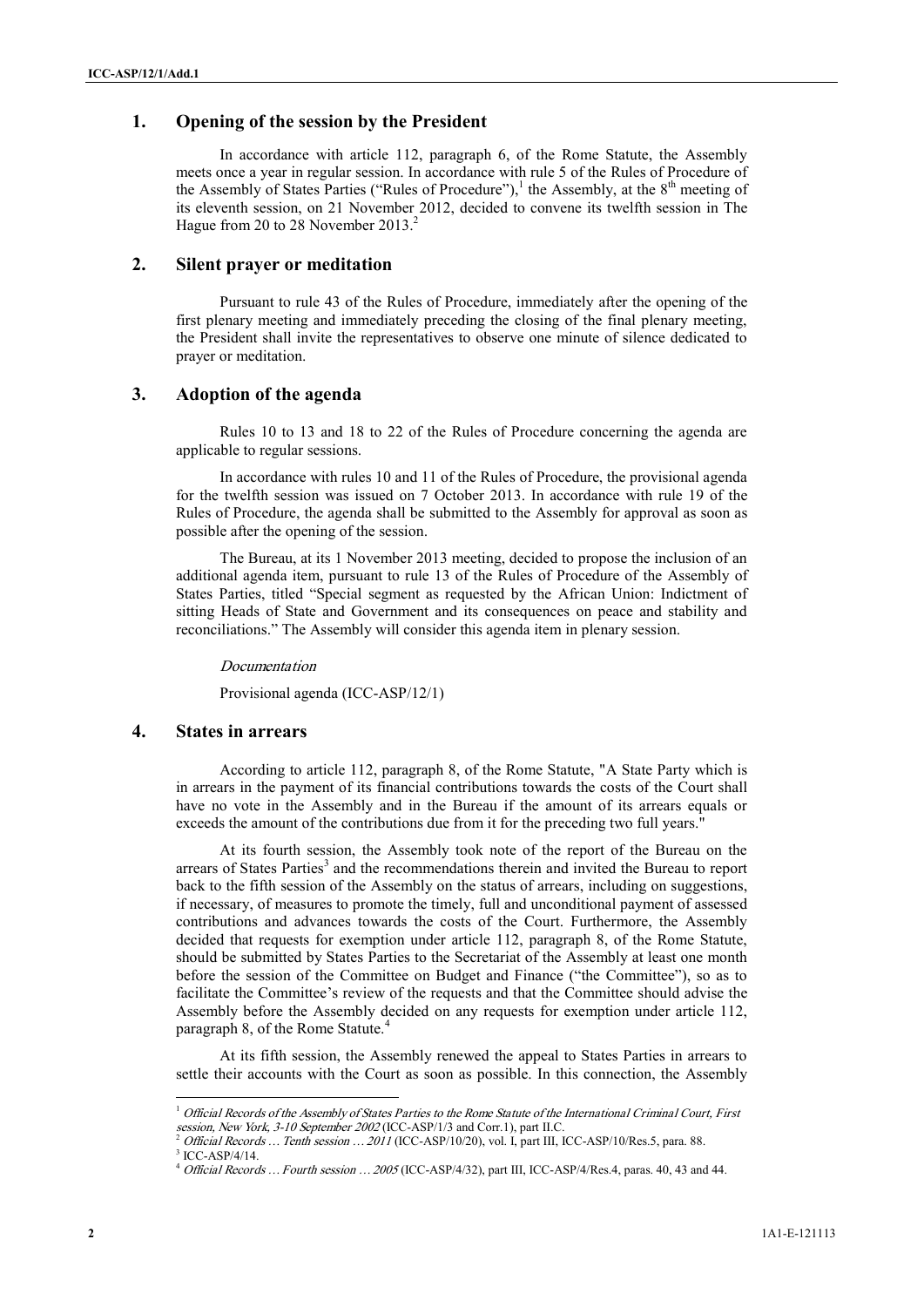adopted resolution ICC-ASP/5/Res.3 containing recommendations setting out a specific procedure for requesting exemptions from the loss of voting rights<sup>5</sup> and decided that the Bureau should review on a regular basis the status of payments received throughout the financial year of the Court and consider additional measures to promote payments by States Parties, as appropriate.<sup>6</sup>

#### *Documentation*

Report of the Bureau on the arrears of States Parties (ICC-ASP/12/30)

## **5. Credentials of representatives of States at the eleventh session**

### **(a) Appointment of the Credentials Committee**

Rule 25 of the Rules of Procedure of the Assembly of States Parties, provides that a Credentials Committee shall be appointed at the beginning of each session. It shall consist of representatives of nine States Parties, which shall be appointed by the Assembly on the proposal of the President.

## **(b) Report of the Credentials Committee**

**Strainer of the Countries and Appendix Theorem and Appendix Countries and Appendix Countries and Appendix Countries and Appendix Countries and Appendix Countries and Appendix Report of the Countries and States at Parts** Representation and credentials are regulated by rules 23 to 28 of the Rules of Procedure. In accordance with rule 24, the credentials of representatives of States Parties and the names of alternates and advisers shall be submitted to the Secretariat if possible not later than 24 hours after the opening of the session. The credentials shall be issued by the Head of State or Government or by the Minister for Foreign Affairs or by a person authorized by either of them.

Under rule 25, a Credentials Committee, consisting of representatives of nine States Parties to be appointed at the beginning of each session by the Assembly on the proposal of the President, shall examine the credentials of representatives of States Parties and report to the Assembly without delay.

### **6. Organization of work**

The Assembly will consider and adopt a programme of work at the beginning of the session on the basis of a proposal by the Bureau.

### **7. General debate**

#### *No documentation*

### **8. Election to fill a judicial vacancy**

In accordance with article 37, paragraph 1, of the Rome Statute, in the event of a vacancy, an election shall be held in accordance with article 36. Furthermore, other relevant provisions are included in resolution ICC-ASP/3/Res.6, as amended by resolution ICC- ASP/5/Res.5.

The Bureau of the Assembly decided, on 26 April 2013, to open the nomination period for the election to fill one judicial vacancy that resulted from the 18 March 2013 resignation of Judge Anthony Thomas Aquinas Carmona (Trinidad and Tobago).

*Documentation*

Report of the Advisory Committee on Nominations of Judges on the work of its first meeting (ICC-ASP/12/23)

<sup>5</sup> *Official Records … Fifth session …2006* (ICC-ASP/5/32), part III, ICC-ASP/5/Res.3, annex III.

<sup>6</sup> *Ibid*., para. 42.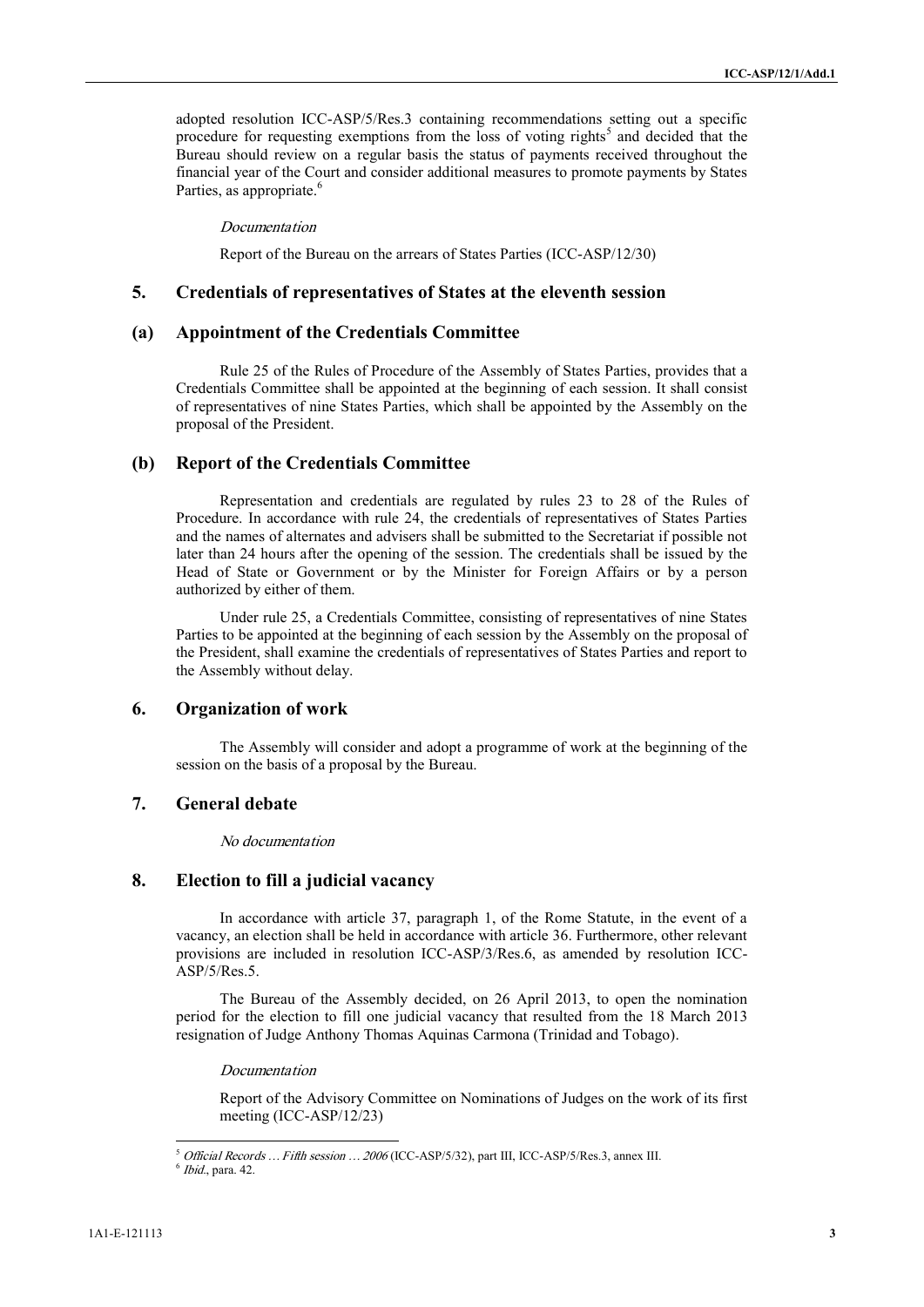Election of judges to fill a judicial vacancy of the International Criminal Court (ICC- ASP/12/45)

Election of a judge to fill a judicial vacancy of the International Criminal Court: guide for the election (ICC-ASP/12/46)

Report of the Advisory Committee on Nominations of Judges on the work of its second meeting (ICC-ASP/12/47)

# **9. Election of six members of the Committee on Budget and Finance**

**1** 141-12 of the change in Filippedia wave of the thermational Court<br> **Example 5** 142-12 of the Action Court (CC-ASP)<sup>22</sup> estimation at *A* 142-12 of the series of the series of the series of the series of the series of By its resolution ICC-ASP/1/Res.4, the Assembly decided to establish a Committee on Budget and Finance. The Committee is composed of 12 members of different nationalities who shall be experts of recognized standing and experience in financial matters at the international level from States Parties. They shall be elected by the Assembly for a term of office of three years on the basis of equitable geographical distribution.

On 12 February 2013, the Bureau of the Assembly of States Parties ("the Assembly") decided that the election of six members of the Committee on Budget and Finance would take place at the twelfth session of the Assembly. Pursuant to the decision, the nomination period for the candidates for six seats on the Committee on Budget and Finance ran from 22 May to 13 August 2013.

The distribution of seats among the regional groups for the purpose of the first election was established in paragraph 8 of resolution ICC-ASP/1/Res.5 as follows:

- Two seats for the Group of African States;
- Two seats for the Group of Asian States;
- Two seats for the Group of Eastern European States;
- Two seats for the Group of Latin American and Caribbean States; and
- Four seats for the Group of Western European and Other States.

The six members whose terms of office end on 20 April 2014 belong to the following regional groups:

- African States, one seat;
- Eastern European States, one seat;
- Latin American and Caribbean States, one seat; and
- Western European and Other States, three seats.

By the closing date of the nomination period, 13 August 2013, seven nominations had been received. Of the seven nominations, two were submitted by the Group of African States; one by the Group of Eastern European States; one by the Group of Latin American and Caribbean States; and three by the Group of Western European and Other States.

#### *Documentation*

Election of members of the Committee on Budget and Finance (ICC-ASP/12/25)

### **10. Report on the activities of the Bureau**

In accordance with article 112, paragraph 2(c), of the Rome Statute, the Assembly shall consider the reports and activities of the Bureau and take appropriate action in that regard.

#### *Documentation*

Report of the Bureau on the Plan of action for achieving universality and full implementation of the Rome Statute of the International Criminal Court (ICC-ASP/12/26)

Report of the Bureau on the Independent Oversight Mechanism (ICC-ASP/12/27)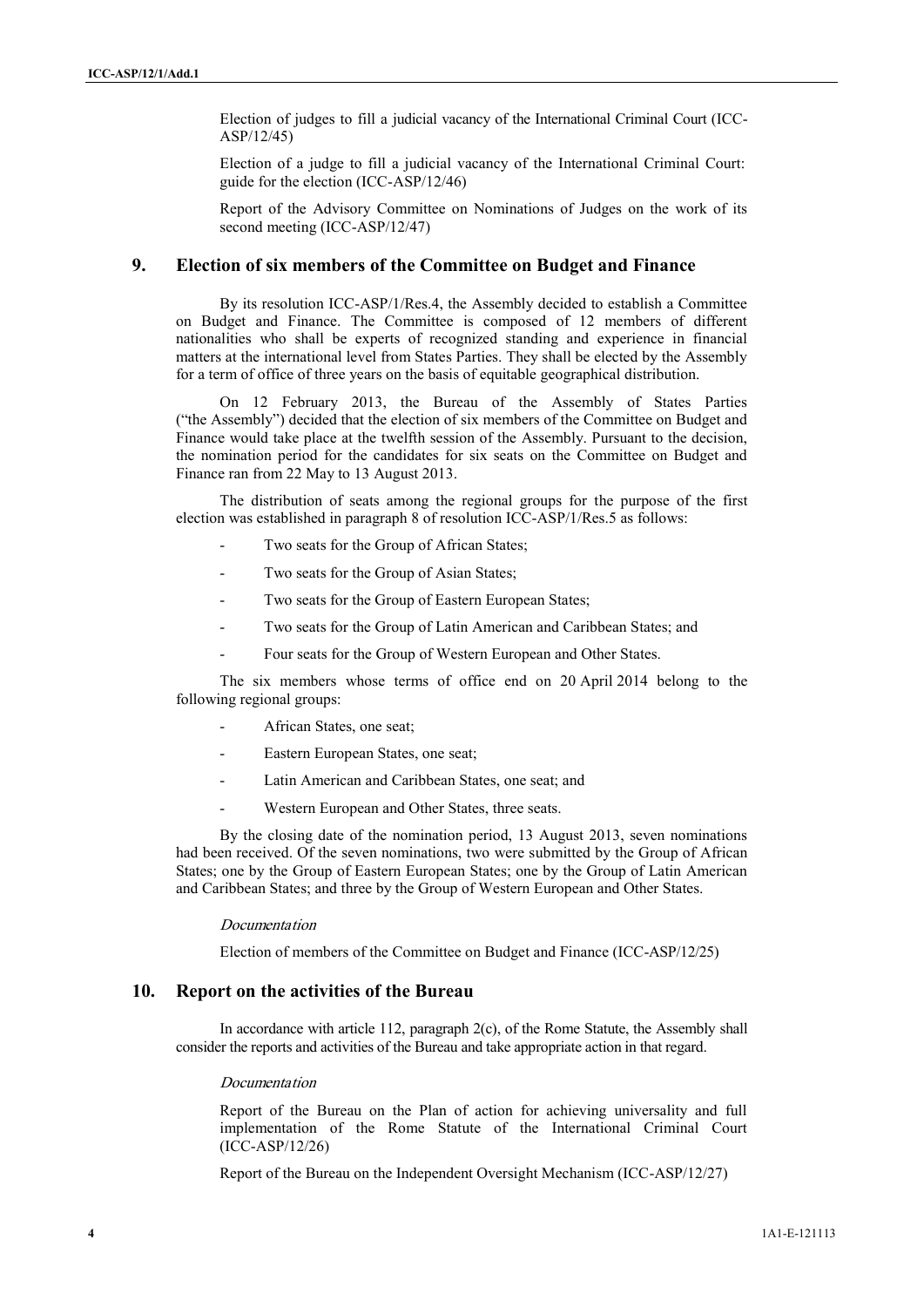Report of the Bureau on legal aid (ICC-ASP/12/29)

Report of the Bureau on complementarity (ICC-ASP/12/31)

Report of the Bureau on the arrears of States Parties (ICC-ASP/12/30)

Report of the Court on complementarity (ICC-ASP/12/32)

Report of the Secretariat on complementarity (ICC-ASP/12/31)

Report of the Bureau on non-cooperation (ICC-ASP/12/34)

Report of the Bureau on cooperation (ICC-ASP/12/36)

Report of the Bureau on the Study Group on Governance (ICC-ASP/12/37)

Study Group on Governance: Lessons learned: Second report of the Court to the Assembly of States Parties (ICC-ASP/12/37/Add.1)

Report of the Bureau on victims and affected communities and Trust Fund for Victims including reparations and intermediaries (ICC-ASP/12/38)

Report of the Bureau on the strategic planning process of the International Criminal Court (ICC-ASP/12/48)

Report of the Bureau on equitable geographical representation and gender balance in the recruitment of staff of the International Criminal Court (ICC-ASP/12/49)

Report of the Bureau on Salary and all allowances for judges, whose terms have been extended in accordance with article 36, paragraph 10 (ICC-ASP/12/56)

# **11. Report on the activities of the Court**

Report of the Diamenton complementation (OC ASP/1201)<br>
Report of the Diamenton complementation (OCC-ASP/1201)<br>
Report of the Secondary and the Diamenton (OCC-ASP/1201)<br>
Report of the Secondary and complementation (OCC-ASP Under article 112, paragraph 2(b), of the Rome Statute, the Assembly shall provide management oversight to the Presidency, the Prosecutor and the Registrar regarding the administration of the Court. In accordance with article 112, paragraph 5, of the Rome Statute, the President of the Court, the Prosecutor and the Registrar or their representatives may participate in meetings of the Assembly. As provided in rule 34 of the Rules of Procedure, they may make oral or written statements and provide information on any question under consideration. Accordingly, the President of the Court will present a report on the activities of the Court since the previous session of the Assembly.

#### *Documentation*

Report on the activities of the Court (ICC-ASP/12/28)

#### **12. Report of the Board of Directors of the Trust Fund for Victims**

By its resolution ICC-ASP/1/Res.6,<sup>7</sup> the Assembly established a Trust Fund for the benefit of victims of crimes within the jurisdiction of the Court, and of the families of such victims, as well as a Board of Directors of the Trust Fund for the benefit of victims.

In accordance with paragraph 11 of resolution ICC-ASP/1/Res.6, the Board shall report annually to the Assembly on the activities and projects of the Fund and on all offered voluntary contributions, regardless of whether they were accepted or refused.

#### *Documentation*

Report to the Assembly of States Parties on the activities and projects of the Board of Directors of the Trust Fund for Victims for the period 1 July 2012 to 30 June 2013 (ICC-ASP/12/14)

<sup>7</sup> *Official Records … First session, New York, 3-10 September 2002* (ICC-ASP/1/3 and Corr.1), part IV.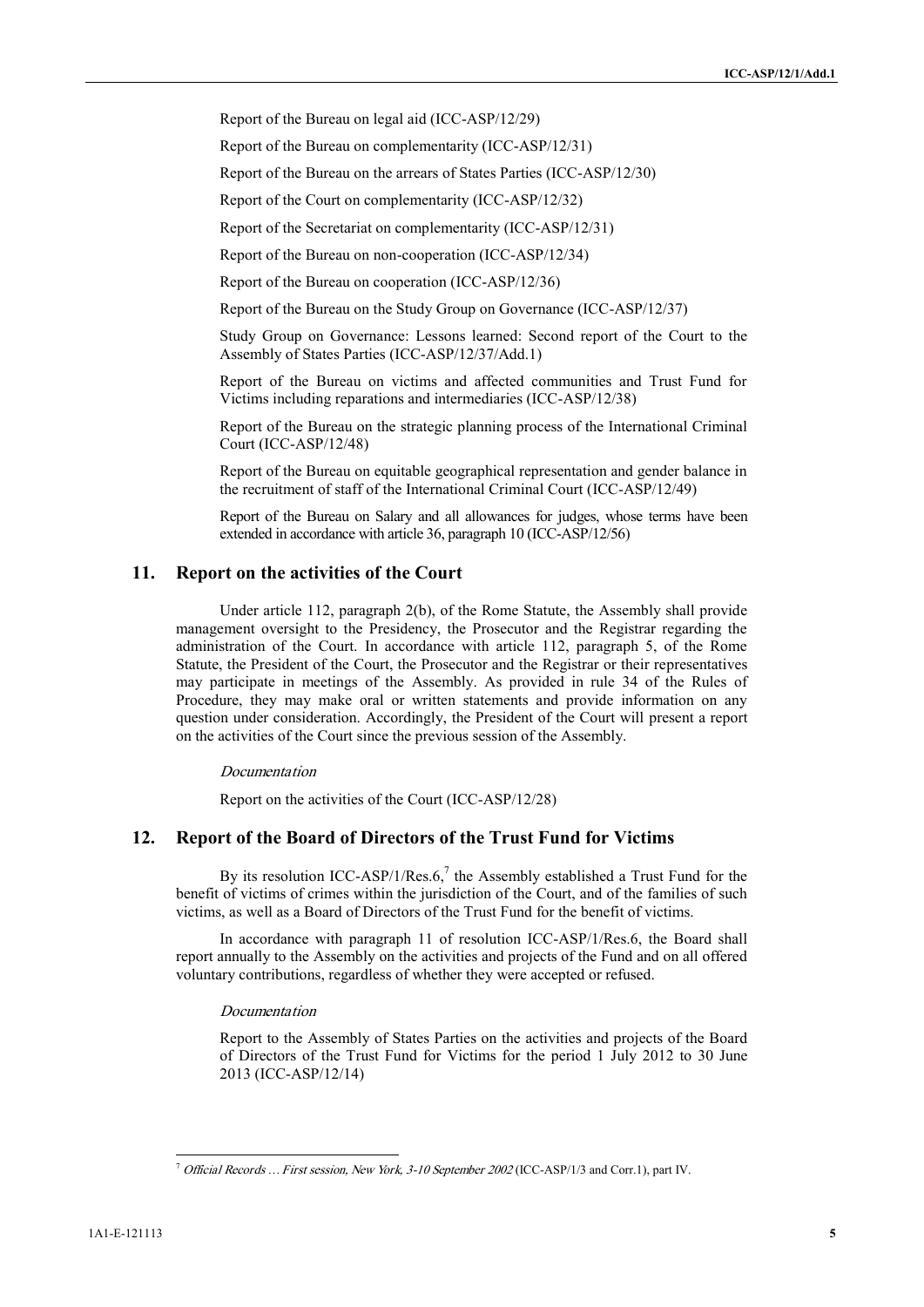### **13. Consideration and adoption of the budget for the twelfth financial year**

In accordance with article 112, paragraph 2(d), of the Rome Statute, the Assembly shall consider and decide on the budget of the Court.

Regulation 3 of the Financial Regulations and Rules of the Court provides that the Registrar shall prepare the proposed programme budget for each financial period and submit it to the States Parties as well as to the Committee on Budget and Finance for consideration. The Committee shall make the relevant recommendations to the Assembly.

La succession of the U.S. The Rosen State Research is the Rosen State Research of the U.S. The Rosen State Research is the U.S. The Rosen State Research in All the U.S. The Control is the U.S. The U.S. The U.S. The U.S. T At its third session, the Assembly endorsed the recommendation of the Committee that the Court should include in future performance reports data on financial performance and results achieved rather than outputs. This information should be submitted annually to the Assembly through the Committee either in the draft programme budget or in a separate performance report.

#### *Documentation*

Registry's first quarterly report on monitoring and assessing the implementation performance of legal aid (ICC-ASP/12/2)

Registry's single policy document on the Court's legal aid system (ICC-ASP/12/3)

Report of the Committee on Budget and Finance on the work of its twentieth session (ICC-ASP/12/5/Rev.1)

Report of the Court on human resources management (ICC-ASP/12/6)

Report of the Court on its Working Capital Fund (ICC-ASP/12/7)

Report on activities and programme performance of the International Criminal Court for the year 2012 (ICC-ASP/12/9)

Proposed Programme Budget for 2013 of the International Criminal Court (ICC-ASP/12/10)

Report of the Court on the impact of measures to bring the level of the International Criminal Court's budget for 2014 in line with the level of the 2013 approved budget (ICC-ASP/12/11)

Financial statements for the period of 1 January to 31 December 2012 (ICC-ASP/12/12)

Trust Fund for Victims: Financial statements for the period of 1 January to 31 December 2012 (ICC-ASP/12/13)

Report of the Committee on Budget and Finance on the work of its twenty-first session (ICC-ASP/12/15)

Eighth Status Report on the Court's progress regarding efficiency measures (ICC-ASP/12/16)

Report of the Court on the assessment and review of asset replacement and write-off policies (ICC-ASP/12/17)

Report of the Court on the amendments to the Financial Regulations and Rules necessitated by IPSAS implementation (ICC-ASP/12/18)

Review of Asset Replacement Policy (ICC-ASP/12/19)

Report of the Registry on the comprehensive review of the legal aid system of the Court (ICC-ASP/12/21)

Concept paper of the Court on multi-year project funding (ICC-ASP/12/22)

Report on budget performance of the International Criminal Court as at 30 June 2013 (ICC-ASP/12/24)

<sup>8</sup> *Official Records … Third session … 2004* (ICC-ASP/3/25), part II.A.8(b), para. 50, and part II.A.1, para. 4.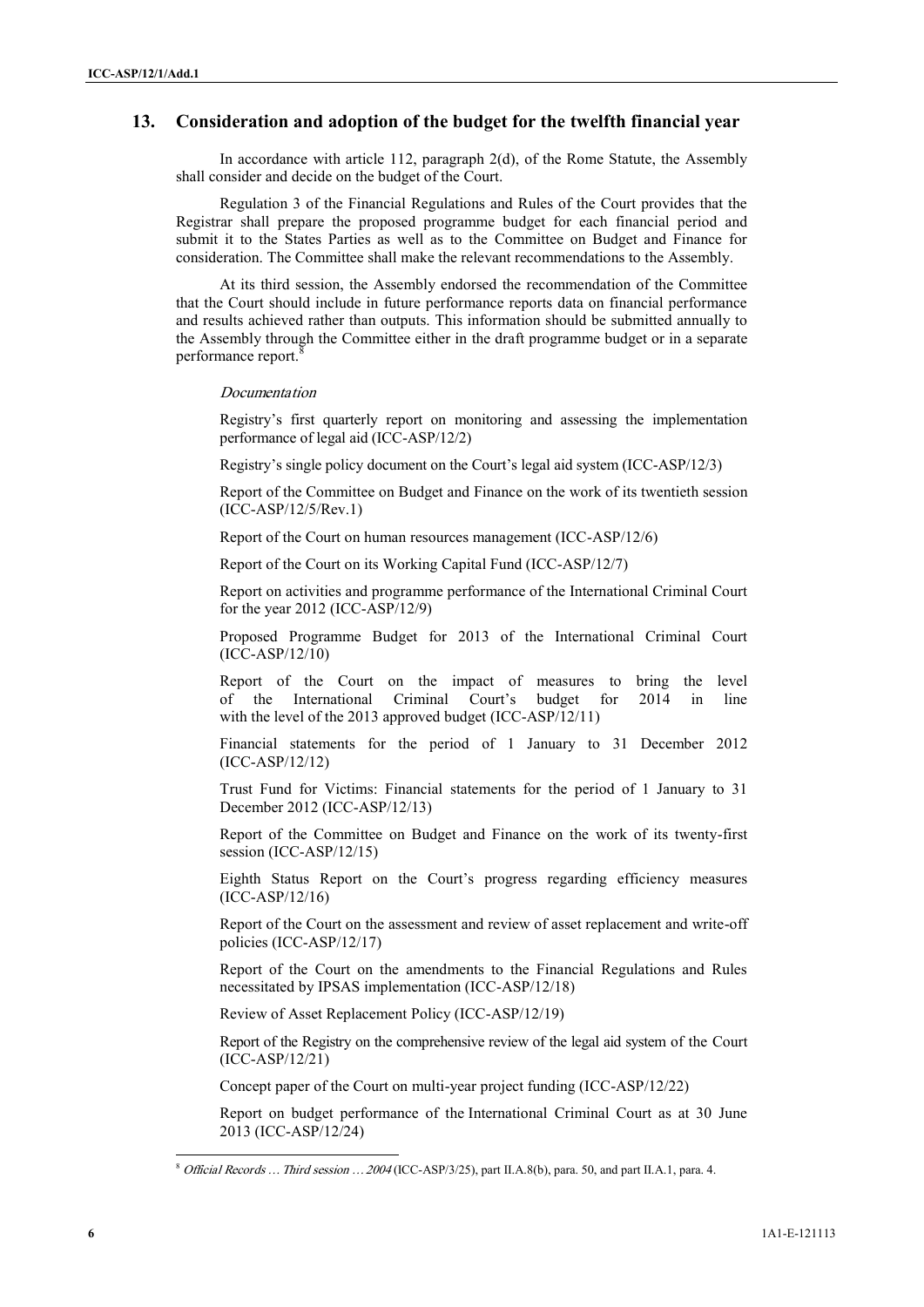Registry's second quarterly report on monitoring and assessing the implementation performance of legal aid (ICC-ASP/12/50)

Third quarterly report of the Registry on monitoring and assessing the implementation performance of legal aid from the time the amendments came into force to the end of August 2013 (ICC-ASP/12/51)

Refined report of the Court on Junior Professional Officer programme (JPO) (ICC-ASP/12/52)

Second report of the Court on the financial implications of the draft guidelines governing the relations between the Court and Intermediaries (ICC-ASP/12/53)

Report of the Court on its current lease agreements for the interim premises (ICC-ASP/12/54)

### **14. Consideration of the audit reports**

**Proximited to the continuum of the main of the system of the system of the system of the system of the continuum of the system of the continuum of the system of the continuum of the system of the continuum of the continu** Regulation 12 of the Financial Regulations and Rules provides that the Assembly shall appoint an Auditor to conduct audits in conformity with generally accepted common auditing standards, subject to any special directions of the Assembly and in accordance with the additional terms of reference set out in the annex to the Financial Regulations and Rules. At the 11<sup>th</sup> meeting of its first session, on 22 April 2003, the Assembly was informed that the Bureau, acting under the delegated authority of the Assembly,<sup>9</sup> had appointed the National Audit Office of the United Kingdom of Great Britain and Northern Ireland as Auditor for the Court for a period of four years.<sup>10</sup>

In accordance with regulation 12.7, the Auditor shall issue a report on the audit of the financial statements and relevant schedules relating to the accounts for the financial period. In accordance with regulations 12.8 and 12.9, audit reports, before their submission to the Assembly, are subject to examination by the Registrar and the Committee on Budget and Finance. The Assembly considers and approves the financial statements and audit reports forwarded to it by the Committee.

At its tenth session, the Assembly endorsed the Committee's recommendation to appoint *la Cour des comptes* (France) as the new External Auditor of the International Criminal Court and the Trust Fund for Victims for four years starting with the financial vear  $2012<sup>1</sup>$ 

#### *Documentation*

Financial statements for the period 1 January to 31 December 2012 (ICC-ASP/12/12)

Trust Fund for Victims - Financial statements for the period 1 January to 31 December 2012 (ICC-ASP/12/13)

### **15. Premises of the Court**

At its sixth session, the Assembly adopted resolution ICC-ASP/6/Res.1, whereby it, inter alia, decided that the permanent premises of the Court should be constructed on the Alexanderkazerne site**.** Furthermore, the Assembly established an Oversight Committee, composed of ten States Parties, to provide strategic oversight for the permanent premises project in accordance with annex II of that resolution.<sup>12</sup>

Annex II of that resolution also provides, inter alia, that the Oversight Committee shall submit any draft resolutions or information to the Assembly through the Bureau and provides that the Chairperson of the Oversight Committee shall report to the Assembly.

<sup>&</sup>lt;sup>9</sup> Official Records ... First session, New York, 3-10 September 2002 (ICC-ASP/1/3 and Corr.1), part I, para. 29.

<sup>&</sup>lt;sup>10</sup> Official Records... First session (first and second resumptions)... 2003 (ICC-ASP/1/3/Add.1), part I, para. 40.

<sup>11</sup> *Official Records … Tenth session* … 2011 (ICC-ASP/10/20), vol. I, part II, para. 10.

<sup>&</sup>lt;sup>12</sup> *Official Records ... Sixth session ... 2007* (ICC-ASP/6/20), vol. I, part. III, ICC-ASP/6/Res.1, paras. 1 and 4.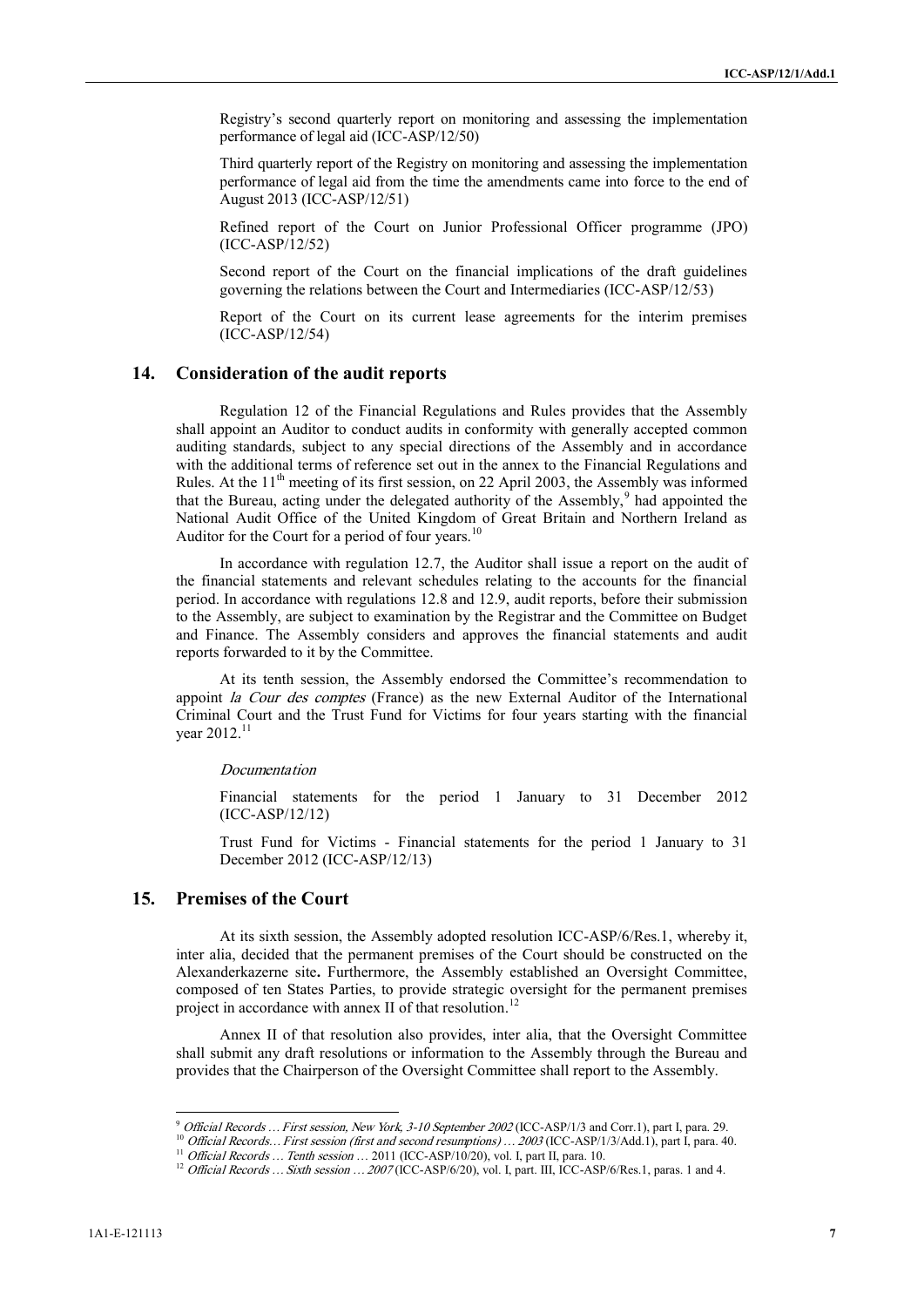At its eleventh session, the Assembly adopted resolution ICC-ASP/11/Res.3, whereby it welcomed the beginning of the construction stage of the project and the fact that the project continued to remain within the  $E190$  million budget (at 2014 price) as per resolution ICC-ASP/6/Res.1. The Assembly further approved financial and cost-review strategies and endorsed the decision of the Oversight Committee to set up a working group on total cost of ownership, chaired by the Project Director and reporting thereon at the twelfth session of the Assembly. The Assembly also decided to extend the deadline for States Parties to select one-time payment option until 31 December 2014.

New roote discussions of the state of the state of the state of the state of the state of the state of the state of the state of the state of the state of the state of the state of the state of the state of the state of Before the twelfth Assembly, the Oversight Committee has revised, in agreement with the Court, the governance of the project, so as to ensure that the transition project aligns with the construction project. In this regard, the Committee is proposing that the Assembly approve the establishment of a cost envelope which represents the unified financial target for the overall project. The Committee is also proposing to the Assembly a funding mechanism for ensuring that no further resources are requested from States Parties for project, and in relation to the transition costs, which includes a use of surplus pertinent to financial years 2012, 2013 and 2014. The proposal to use surplus requires changes to the Court's Financial Regulations and Rules, which the Assembly would approve. In addition, the Assembly would elect the 10 members of the Oversight Committee for a two-year term commencing on 21 December 2013, pursuant to resolution ICC-ASP/6/Res.1.<sup>13</sup>

#### *Documentation*

Report on the activities of the Oversight Committee (ICC-ASP/12/43)

#### **16. Independent Oversight Mechanism**

At its eighth session, by resolution ICC-ASP/8/Res.1, the Assembly established the Independent Oversight Mechanism in accordance with article 112, paragraph 4, of the Rome Statute. It was decided that the independent professional investigative capacity would be implemented immediately, while the inspection and evaluation elements would be brought into operation subject to a later decision of the Assembly.

At its ninth session, by resolution ICC-ASP/9/Res.5, the Assembly decided that the investigative function of the Independent Oversight Mechanism shall operate in accordance with the provisions in the appendix to that resolution ("the Operational Mandate"), and decided further that the Bureau would prepare a report on the operationalization of the investigative function of the Independent Oversight Mechanism and the operation of the inspection and evaluation functions within the oversight mechanism, including the terms of reference and related financial implications, with a view to a decision on its adoption at the eleventh session of the Assembly.

At its tenth session, the Assembly decided to continue discussions on the Independent Oversight Mechanism in close consultation with the organs of the Court, fully respecting the provisions in the Rome Statute regarding judicial and prosecutorial independence and the management oversight of the Assembly of States Parties, including articles 40, 42 and 112, with a view for the Bureau to submit, to the eleventh session of the Assembly, a comprehensive proposal that would make possible the full operationalization of the Independent Oversight Mechanism. It further invited the Independent Oversight Mechanism, working in close consultation with the organs of the Court, Staff Union Council and States Parties, to develop an anti-retaliation/whistleblower policy, with a view to its adoption by the Court at the earliest time possible.<sup>14</sup>

At its eleventh session, the Assembly decided to continue discussions on the Independent Oversight Mechanism, fully respecting the provisions of the Rome Statute regarding judicial and prosecutorial independence and the management oversight of the Assembly, including articles 40, 42 and 112, with a view to the Bureau submitting to the

<sup>13</sup> *Ibid*. Part III, ICC-ASP/6/Res.1, annex, para. 5.

<sup>14</sup> *Official Records … Tenth session …*2011 (ICC-ASP/10/20), vol. I, part III, ICC-ASP/10/Res.5, paras. 66 – 67.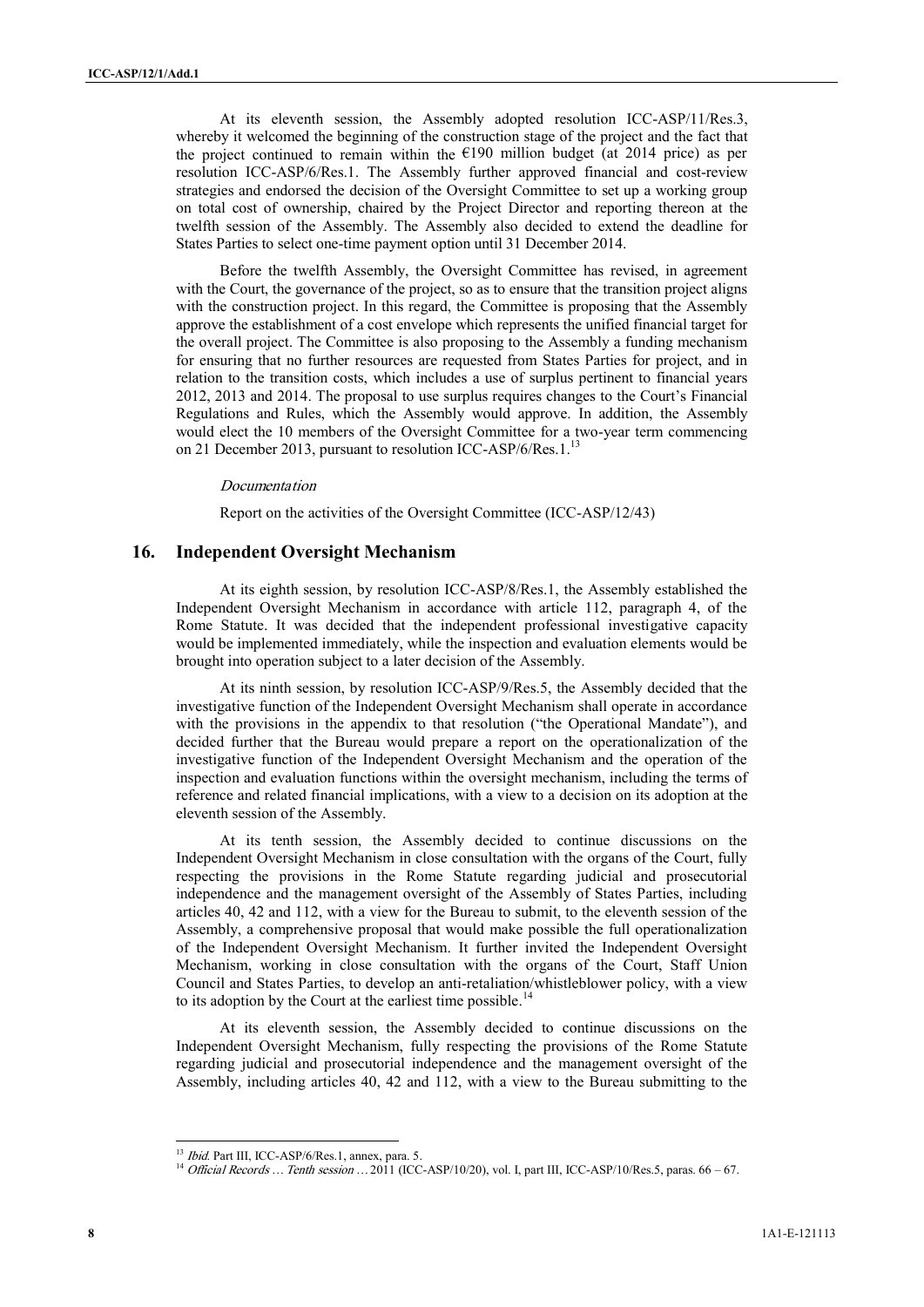twelfth session a comprehensive proposal that would make possible the full operationalization of the IOM.<sup>15</sup>

*Documentation*

Report of the Court on its Anti-Fraud and Whistleblower Policies (ICC-ASP/12/8)

Report of the Bureau on the Independent Oversight Mechanism (ICC-ASP/12/27)

Consolidated report of the Independent Oversight Mechanism on its activities during 2013 (ICC-ASP/12/55)

# **17. Amendments to the Rome Statute and the Rules of Procedure and Evidence**

By resolution ICC-ASP/8/Res.6, the Assembly established a Working Group of the Assembly of States Parties for the purpose of considering, as from its ninth session, amendments to the Rome Statute proposed in accordance with article 121, paragraph 1, of the Statute at its eighth session,  $16$  as well as any other possible amendments to the Rome Statute and to the Rules of Procedure and Evidence, with a view to identifying amendments to be adopted in accordance with the Rome Statute and the Rules of Procedure of the Assembly of States Parties.

The judges of the Court, acting pursuant to article 51, paragraph 2 (b) of the Rome Statute, have proposed amendments to rule 100 and rule 68 of the Rules of Procedure and Evidence. The Assembly, following consultations with the Study Group on Governance of the Bureau and the Working Group on Amendments, is invited to adopt these amendments.

The Working Group may also submit an addendum to its report which would include additional proposals submitted in the period immediately before the opening of the twelfth session.

#### *Documentation*

Report of the Bureau on the Study Group on Governance (ICC-ASP/12/37)

Study Group on Governance: Lessons learned: Second report of the Court to the Assembly of States Parties (ICC-ASP/12/37/Add.1)

Report of the Working Group on Amendments (ICC-ASP/12/44)

### **18. Cooperation**

**EXERCISE CONFIRMATION** (CASP) (2013) **B** *Convertion* (CASP) (CASP)  $\chi$  **B** *Convertion* (CC-ASP) (22) **Expanding the Convertion (CC-ASP)**  $\chi$  **EXERCISE CONFIRMATION** (CC-ASP) (22) **Convertion (CC-ASP)**  $\chi$  **Convertio** By resolution ICC-ASP/11/Res.5, the Assembly requested the Bureau to establish a facilitation of the Assembly of States Parties for cooperation to consult with States Parties, the Court and non-governmental organizations, as well as other interested States and relevant organizations in order to further strengthen cooperation with the Court. It also decided that the Assembly shall continue to monitor cooperation with a view to facilitating States Parties in sharing their experiences and considering other initiatives to enhance cooperation and, to this end, decided that the Assembly will include a specific item on cooperation on the agenda of its twelfth session.<sup>17</sup>

On Friday, 22 November 2013, the Assembly will hold a panel discussion in plenary session to consider the topic of cooperation, with a specific focus on witness protection.

*Documentation*

Report of the Court on cooperation (ICC-ASP/12/35)

<sup>&</sup>lt;sup>15</sup> Official Records...eleventh session...2012 (ICC-ASP/11/20), vol. I, part III, ICC-ASP/11/Res.4, para.3.

<sup>16</sup> *Official Records … Eighth session …*2009 (ICC-ASP/8/20), vol. I, annex II.

<sup>17</sup> *Official Records … Eleventh session* … 2011 (ICC-ASP/11/20), vol. I, part III, ICC-ASP/11/Res.5, paras. 23-24.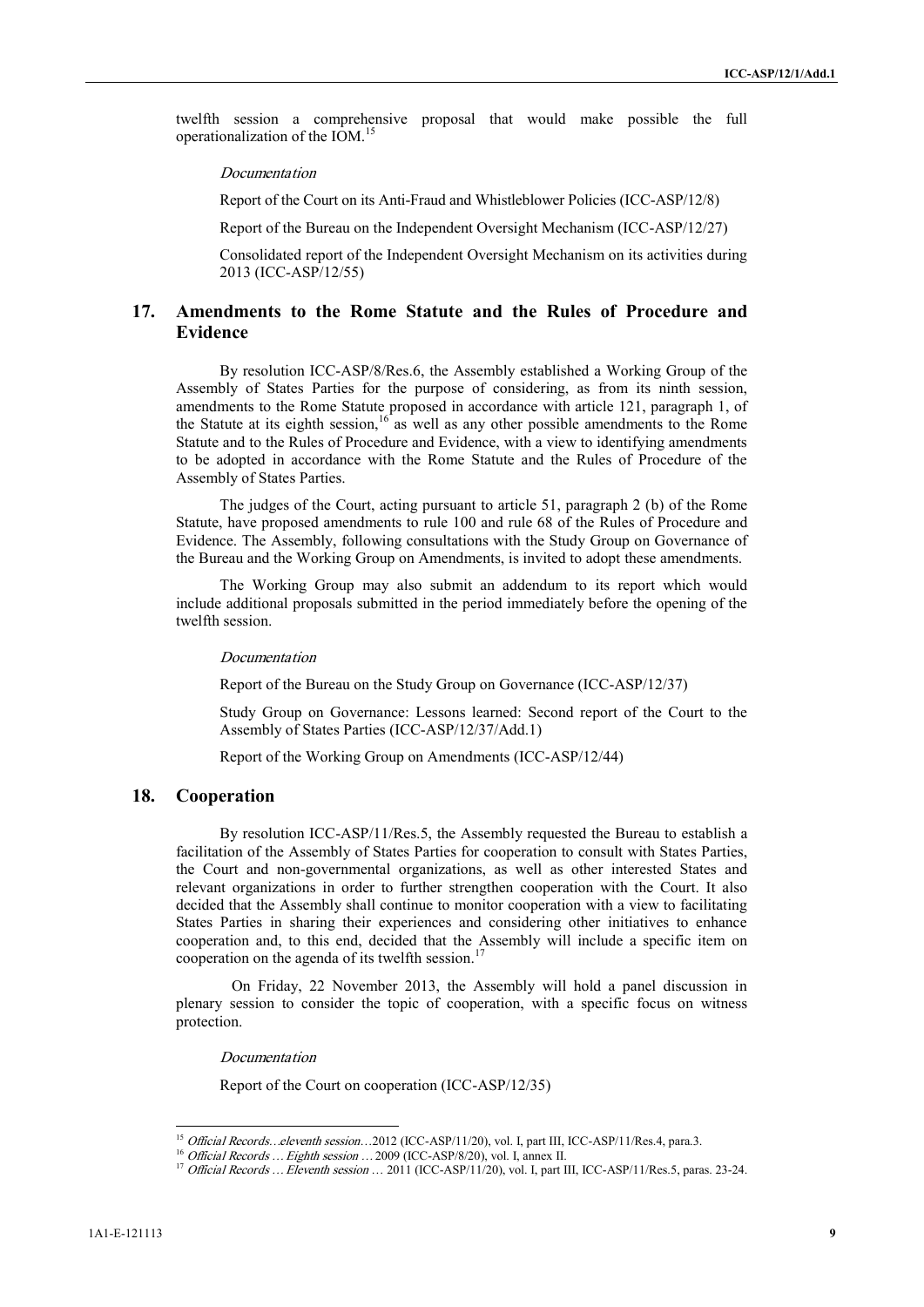Report of the Bureau on cooperation (ICC-ASP/12/36)

Summary of the Arusha seminar on witness protection (ICC-ASP/12/36/Add.1)

Report of the Court on the status of ongoing cooperation between the International Criminal Court and the United Nations, including in the field (ICC-ASP/12/42)

# **19. The impact of the Rome Statute system on victims and affected communities**

Sammer of the Court and the temperature of the procedure of CASP/22-00431). Equivariant the temperature of the Court and the Court and the Court and the Court and the Court and the Court and the Court and the Court and th At its eleventh session, the Assembly noted the on-going work of the Court in reviewing its Strategy in relation to victims and its report thereon and requested the Court to finalize the review in consultation with States Parties and other relevant stakeholders and report thereon in advance of the Assembly at its twelfth session. Furthermore, it noted with concern reports from the Court on the continued backlogs the Court has had in processing applications from victims seeking to participate, a situation which might impact on effective implementation of the rights of victims under the Rome Statute, and underlined the need to consider reviewing the victim participation system with a view to ensuring its sustainability, effectiveness and efficiency and requested the Bureau to continue consulting with the Court to conduct such a review in close consultation with the Bureau and relevant stakeholders and to report thereon to the Assembly at its twelfth session.

The Assembly also took note with appreciation of all efforts to enhance the efficiency and effectiveness of victim participation, including in particular by encouraging a more collective approach and requested the Bureau to prepare, in consultation with the Court, any amendments to the legal framework for the implementation of a predominantly collective approach in the system for victims to apply to participate in the proceedings, and invited the Bureau to report to the Assembly at its twelfth session on any appropriate measures.

The Assembly further took note of the decision of Trial Chamber I establishing the principles and procedures for reparations in the case against Thomas Lubanga Dyilo, dated 7 August 2012, recalled the need for the Court to ensure that coherent principles relating to reparations continue to be established in accordance with article 75, paragraph 1, of the Rome Statute and further requested the Court to report back to the Assembly at its twelfth session.<br>In addition, the Assembly recalled that the declaration of indigence of the accused

for the purpose of legal aid bears no relevance to the ability of the convicted person to provide reparations, which is a matter for judicial decision in each particular case, and further requested the Court to review this matter and to report to the Assembly at its twelfth session.

Furthermore, the Assembly decided to include a specific item on victims and affected communities on the agenda of its twelfth session. On 22 November 2013, in the morning, the Assembly will hold a panel discussion in plenary session to consider the topic "Beyond Kampala: reaffirming the value of the victims' mandate of the Rome Statute system".

#### *Documentation*

Report of the Bureau on victims and affected communities and the Trust Fund for Victims, including reparations and intermediaries (ICC-ASP/12/38)

Report of the Court on principles relating to victims' reparations (ICC-ASP/12/39)

Report of the Court on the criteria for the determination of disposable means relating to reparations (ICC-ASP/12/40)

Report of the Court on the implementation in 2013 of the strategy in relation to victims (ICC-ASP/12/41)